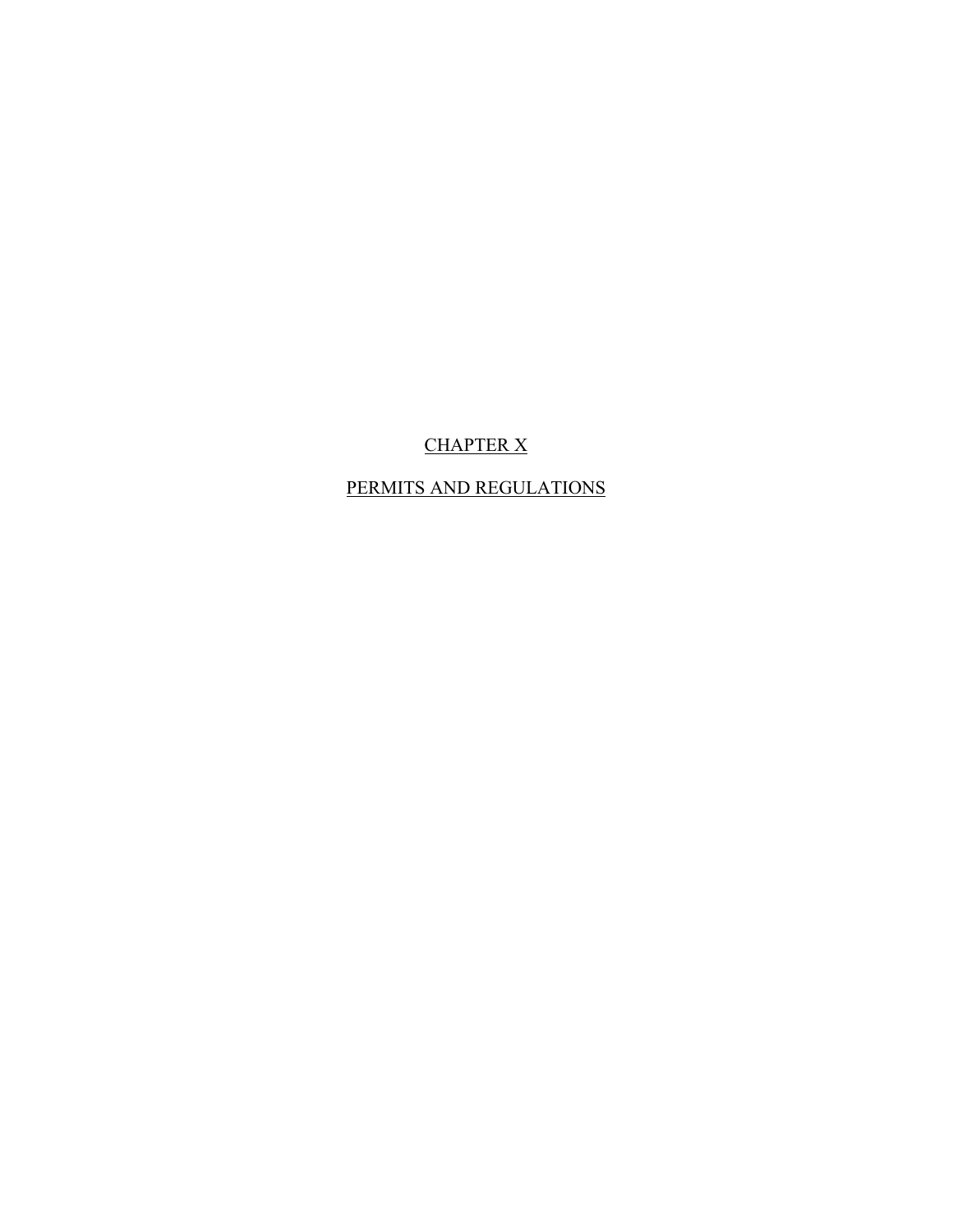# CHAPTER X

## PERMITS AND REGULATIONS

## A. PERMITS

The following permits were issued and/or approvals obtained for the construction and/or operation of this wastewater treatment facility. Copies of the permits and/or approvals are provided herein to show the plant operator the exact conditions under which the plant operation is governed.

- 1. State Art Commission Letter
- 2. Pennsylvania Department of Labor and Industry Letter
- 3. PennDot Highway Occupancy Permit
- 4. Water Quality Management Domestic Waste Approval
- 5. Water Quality Management Industrial Waste Approval
- 6. National Pollution Discharge Elimination System Permit

## B. REGULATIONS

The "Clean Streams Law" approved June 22, 1937, Act 394, P.L. 1987 through the most recent amendment (Act 275 approved December 3, 1970) of the Commonwealth of Pennsylvania is the basic legistation governing plant discharges. Under this law the Department of Environmental Resources has established several Rules and Regulations which apply to this plant. These are:

- 1. Chapter 91. General Provisions
- 2. Chapter 95. Waste Water Treatment Requirements
- 3. Chapter 99. Mine Drainage
- 4. Chapter 303. Certification of Operators

## C. EFFLUENT REQUIREMENTS RESUME\*

- 1. Dissolved Oxygen must be 5 mg/l or higher
- 2. Alkalinity must be 20 mg/l or higher
- 3. Total Iron must be 3 mg/l or lower
- 4. Total Suspended Solids must be 30 mg/l or lower

\*See enclosed memoranda pages M1 thru M4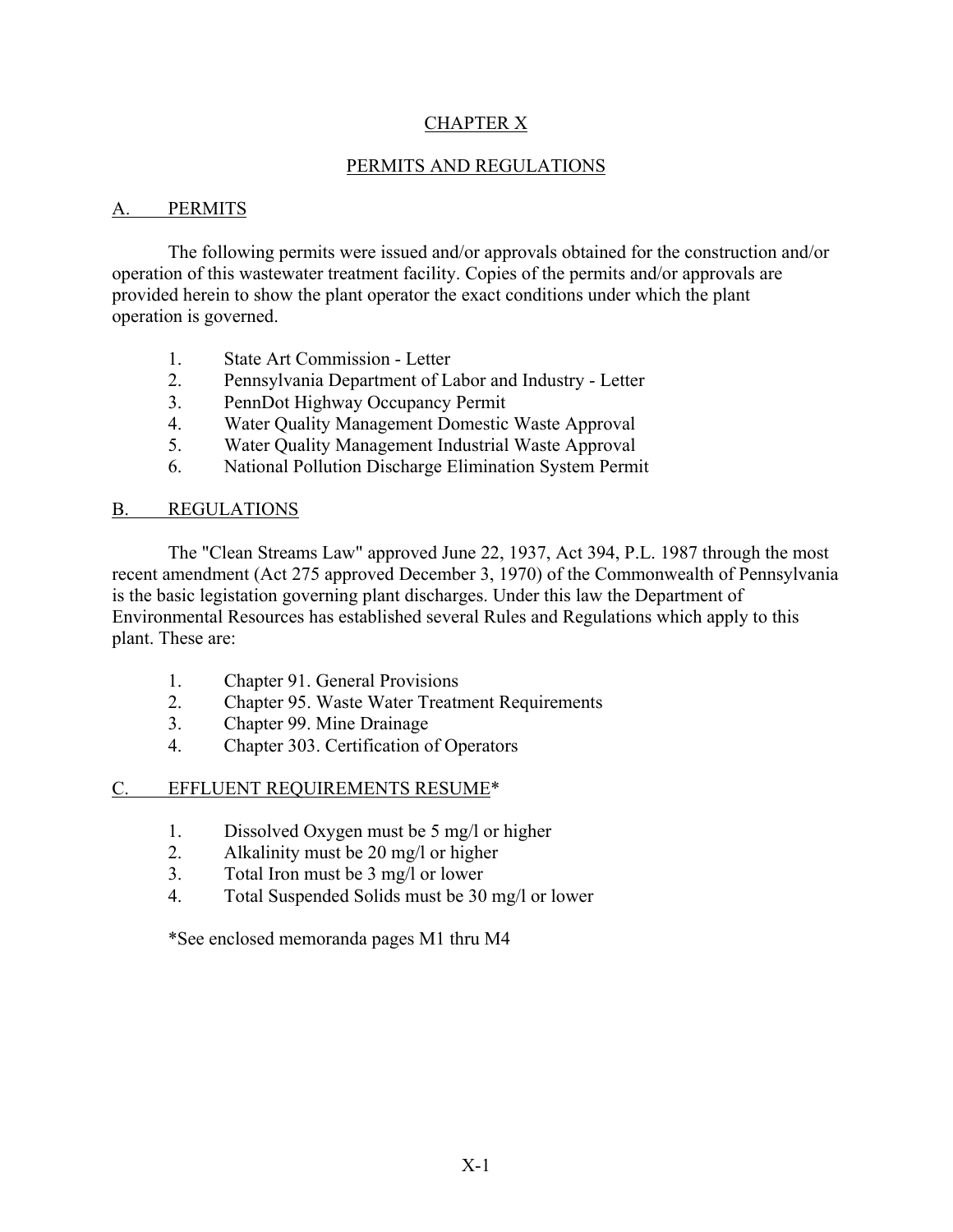

COMMONWEALTH OF PENNSYLVANIA STATE ART COMMISSION HARRISBURG, PENNSYLVANIA

JOHN L. HAUGHWOUT, AIA **SECRETARY** 

April 30, 1975

L. Robert Kimball & Associates 615 W. Highland Avenue Ebensburg, Pennsylvania 15931

Attention: Edward E. Kale, Jr.

Re: Submission No. 19,633 Control Building for Mine Drainage Treatment Plant Washington Township, Indiana County Final Submission

Gentlemen:

This office acknowledges receipt from you of one set of prints of final design for the above captioned project.

I wish to advise you that the design of this project has the final approval of the State Art Commission.

The State Art Commission Final Approval Decal has been submitted to Mr. Kale; please affix it to the appropriate tracing.

Very truly yours, tuurfuurat

John L. Haughwout, AIA Secretary

JLH/cld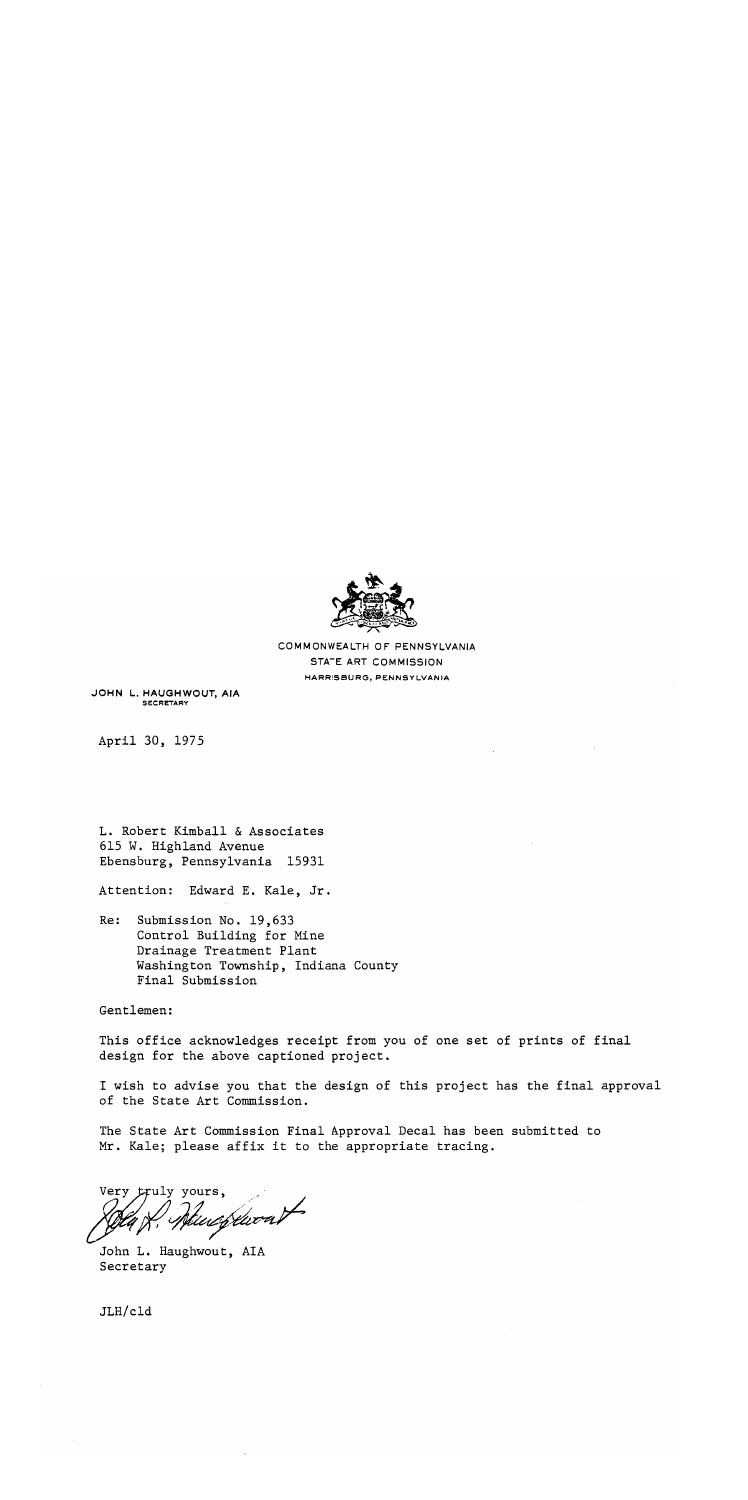

COMMONWEALTH OF PENNSYLVANIA DEPARTMENT OF LABOR AND INDUSTRY Bureau of Occupational and Industrial Sarety HARKISBUSG, PA. 17120 May 2, 1975

Re: File No. MA-157914 Fee No. CX-285627 Control 31dg, of Mine Drainage Treatment Plant for Commonwealth of Penna., Dept. of Envir. Resources Ernest Washington Twp., Indiana Co.

 $D.$   $D_{\alpha}$   $D_{\alpha}$   $D_{\alpha}$   $D_{\alpha}$   $D_{\alpha}$   $D_{\alpha}$   $D_{\alpha}$   $D_{\alpha}$   $D_{\alpha}$   $D_{\alpha}$   $D_{\alpha}$   $D_{\alpha}$   $D_{\alpha}$   $D_{\alpha}$   $D_{\alpha}$   $D_{\alpha}$   $D_{\alpha}$   $D_{\alpha}$   $D_{\alpha}$   $D_{\alpha}$   $D_{\alpha}$   $D_{\alpha}$   $D_{\alpha}$   $D_{\alpha}$   $D_{\alpha}$   $D_{\alpha}$   $D_{\alpha}$ 

不犯人

Mr. Leo Robert Kimball, P.E. 615 West Highland Ave. Ebensburg, Pa. 15931

[Dear Sir:

Your plans have been approved. The stamps checked below have been placed on the back and are an essential part of the approval.

| (3) Type of Construction                                            | $(X1)$ Hand Rails                      | Emergency Lighting Approval |
|---------------------------------------------------------------------|----------------------------------------|-----------------------------|
| (X) Transparent Glass Doors                                         | $(x)$ Exit Signs                       | Sprinkler Approval          |
| ( ) Boiler Room                                                     | $(X)$ Panic Bolts                      | Fire Alarm Approval         |
| $($ $)$ Facilities for the<br>Physically Handicapped                | Final Letter of<br>Approval            | ) Detector Approval         |
| () Firepreafing of Windows<br>and Docrs                             | Shopping Center (<br>Highway Clearance | ) Elevator Approval         |
| (X) Fire Extinguishers                                              | Fire Escape                            | ) Roof Walkways             |
| ( ) Seating                                                         | ) Projection Booth                     | $(X)$ Approved Plans        |
| $($ $)$ Dry Cleaning - Act 402<br>Solvent Equipment and Ventilation |                                        | Other                       |

( - ) Your attention is directed to the colored pencil markings on the plans. These changes are in accordance with regulations and must be incorporated in the construction before the building will receive final approval.

Failure to notify the Department of Labor and Industry that the construction proposed by these plans is completed, and/or the use and occupancy of the property prior to the issuance of a Use and Occupancy Permit by this Department, constitutes a violation of Section 9 of the Fire and Panic Act, Act #299, April 27, 1927, P. L. 465, as omended, and is subject to penalties and prosecutions prescribed by Sections 12 and 13 of the said Act.

NGTE: (1) When construction has started and (2) when construction has been completed, NOTEY IN WRITING, Supervising Inspector, Mr. Harold E. Shepley 7 Entrance Drive, Westmont Shopping Center, Johnstown, Penna. 15905

Drawing Index: 75-2584

Orcupancy: D=5 CM. CC:

Office Johnstown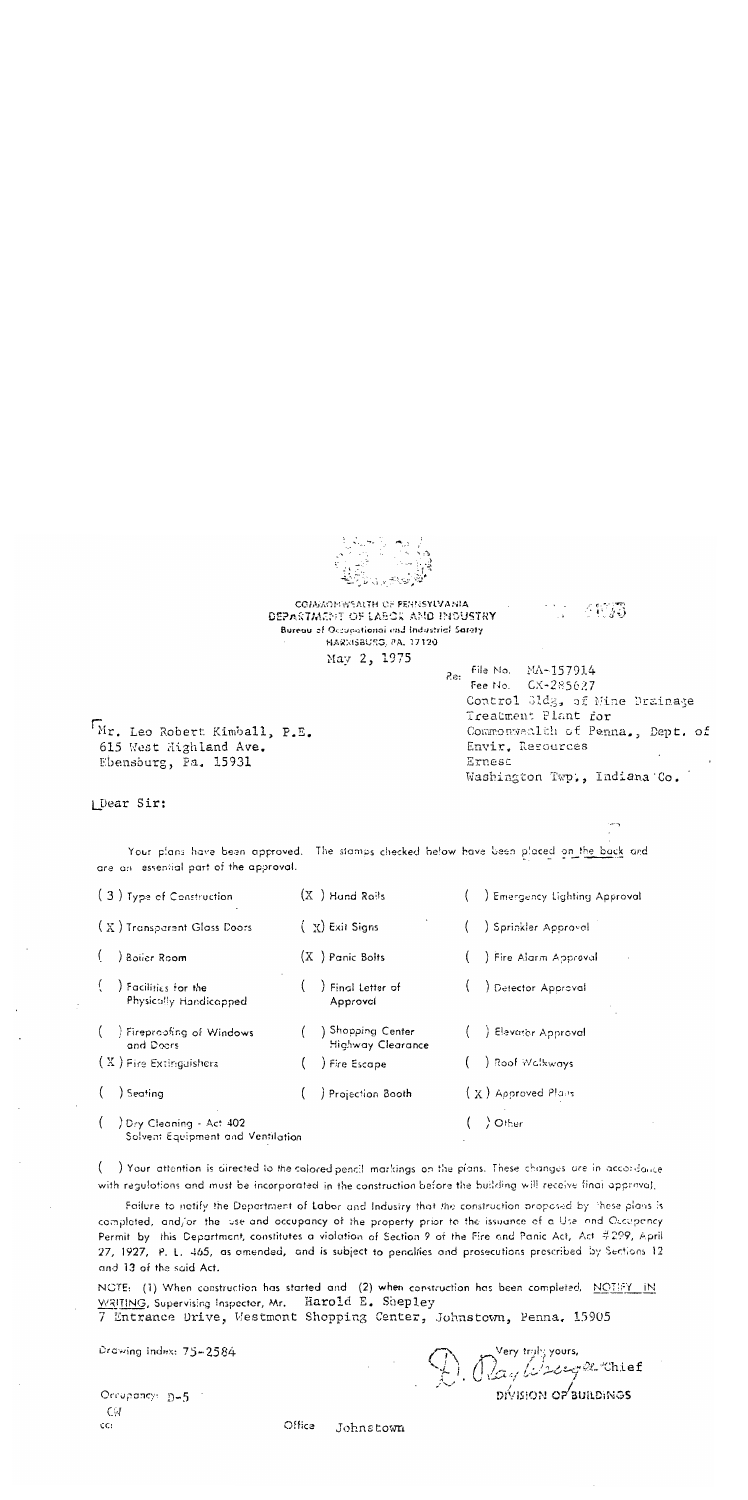### TITLE 25. RULES AND REGULATIONS PART I. DEPARTMENT OF ENVIRONMENTAL RESOURCES Subpart C. PROTECTION OF NATURAL RESOURCES ARTICLE II. WATER RESOURCES

### CHAPTER 91. GENERAL PROVISIONS

### Authority

The provisions of this Chapter 91 issued under act of June 22, 1937, P.L. 1987,  $\S$  5 (35 P.S.  $\S$  691.5).

### Source

The provisions of this Chapter 91 adopted September 2, 1971.

### **GENERAL**

#### 91.1. Definitions. ş

The definitions set forth in the act of June 22, 1937, P.L. 1987,  $\S$  1 (35 P.S.  $\S$ 691.1) shall apply to the provisions of this Article. In addition, the following words and terms, when used in this Article, shall have the following meanings, unless the context clearly indicates otherwise:

(1)  $Act$  - The Clean Streams Law (35 P.S. § 691.1 et seq.).

(2) Department - The Department of Environmental Resources of the Commonwealth or, where appropriate, the Sanitary Water Board, Environmental Quality Board or Environmental Hearing Board.

### $\S$  91.2. Agreements with other states and agencies.

The administration of the act and the rules and regulations of the Department shall conform to any interstate obligations the Commonwealth or the Department has assumed or shall in the future assume with other states, the Federal government, or their agents under interstate agreements or other formal commitments.

ş 91.3. Consistency with laws.

No act or approval by the Department shall be construed as an intent on its part to approve anything inconsistent with law or as abrogating the requirement that the approval of any other municipal, state or Federal agency shall be obtained (by the party in interest) where such approval is necessary or precedent to the carrying out of anything approved by the Department.

#### 91.5. Interpretation of Regulations. ş

Unless a provision of this Article explicitly exempts a discharge from permit requirements, no provision of this Article shall be construed as authorizing a discharge of industrial wastes or any other wastes without a permit.

### ADMINISTRATION AND ENFORCEMENT

ş 91.11. Conferences with violators.

(a) The Department shall confer with the representatives of organizations required to abate their pollution of the waters of this Commonwealth and offer advice and suggestions regarding possible means for the abatement or treatment of the pollution in question. The staff shall interpret the orders of the Department.

 $(5 - 73)$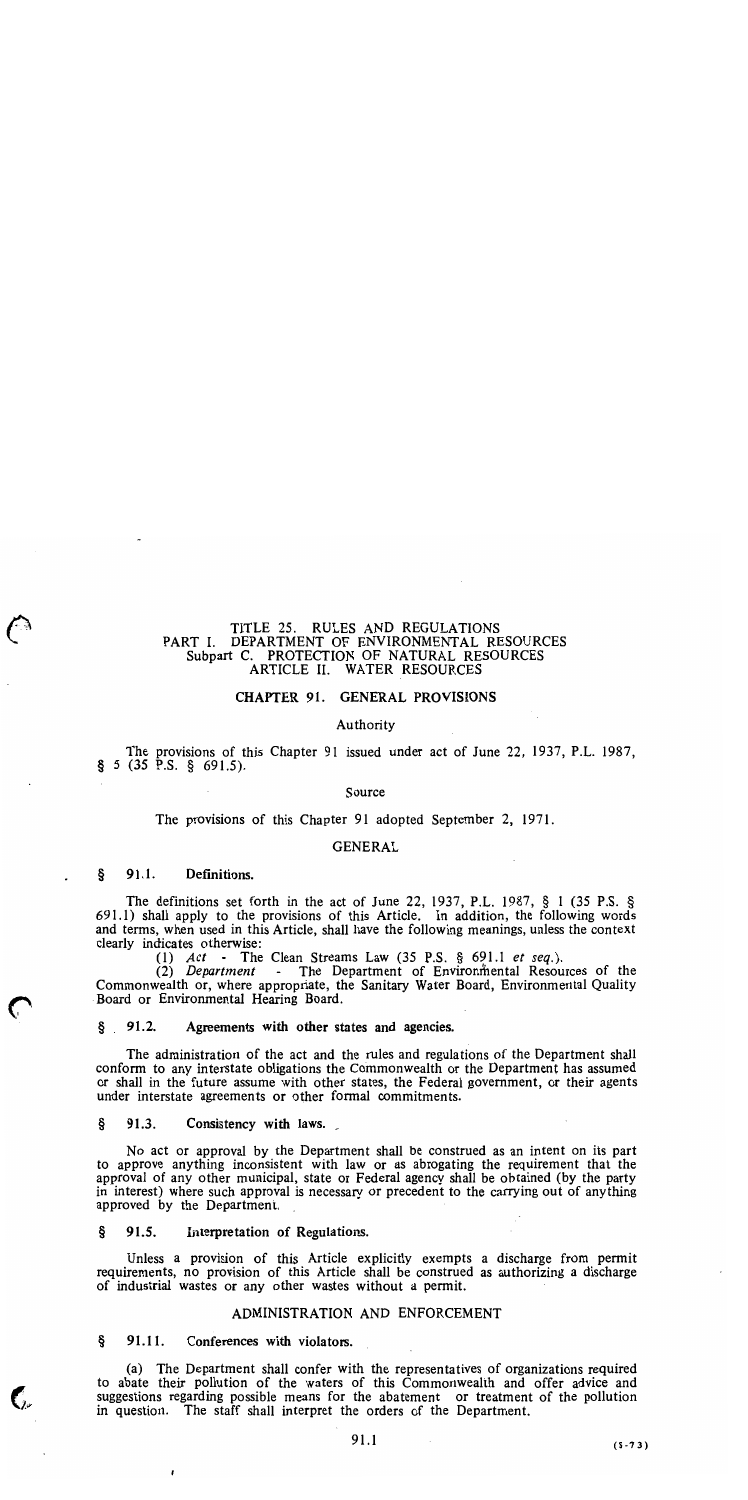(b) One or more conferences shall be held in the interests of attaining a better understanding of the pollution problems involved and of expediting solutions to specific Where applicable, such conferences shall be held prior to the pollution problems. preparation of plans.

#### 91.12. Conference procedure. ş

(a) The staff shall not select or recommend specific measures or methods to be adopted by the party in meeting the Department's requirements.

(b) The staff shall not act as a consulting engineer for a party or recommend the employment of a particular consultant, gather the data for the design of his treatment plant, prepare any plans, or act as an inspector on the construction of the project.

(c) The Department and the staff shall not guarantee directly or by implication the efficacy of a proposed method of pollution abatement.

(d) The staff shall exercise their best judgment in assisting from their experience the party and his engineers, but the responsibility for abating pollution shall rest entirely upon the one causing the pollution.

#### §. 91.13. Abatement or treatment required.

The Department shall require either abatement of the pollution or the submission of a report with detailed construction plans and specifications for a proposed treatment works by a specific date, and shall require progress reports thereon, usually at monthly or bi-monthly intervals as the Department shall deem appropriate.

#### ş 91.14. Time for constructing treatment works.

(a) If, in lieu of abatement, a notified party elects to provide waste treatment works and submits plans therefor, the Department, upon approving the plans, shall set a time within which the treatment works shall be constructed and placed in operation or shall notify the party to be prepared to construct the plant upon notice from the Department, depending upon the status of the Department's program of construction for the basin<br>in which the receiving stream lies as specified in  $\S$  91.15 of this Title (relating to basin-wide plans).

(b) In some cases time may be required within which to prepare plans and construct treatment works by a party responsible for stream pollution before abatement can be consummated. The Department, upon application by the party and when in its judgment the public interest warrants, may grant a limited extension of time during which the discharge of waste shall be permitted, if the party responsible therefor continues work on corrective measures.

#### Ş 91.15. Basin-wide plans.

(a) In general, the Department shall require submission of plans and construction of plants concurrently for a whole stream basin.

(b) Where certain sources of pollution especially affect the public interests, however, the Department may act to require the abatement of the sources of pollution individually in the general order of degree of adverse effect upon the public interest.

(c) It shall be the policy of the Department to require concurrent similar action by all parties in the same category with respect to stream pollution.

(d) Each case of pollution shall be considered by itself, without reference to other alleged or actual polluters.

#### ş 91.16. Notification of actions.

(a) The Department shall determine the time and manner in which notification of its actions or hearings under the act shall be made. Whenever appropriate, (as where an action or hearing affects the general public), such notification may be published in the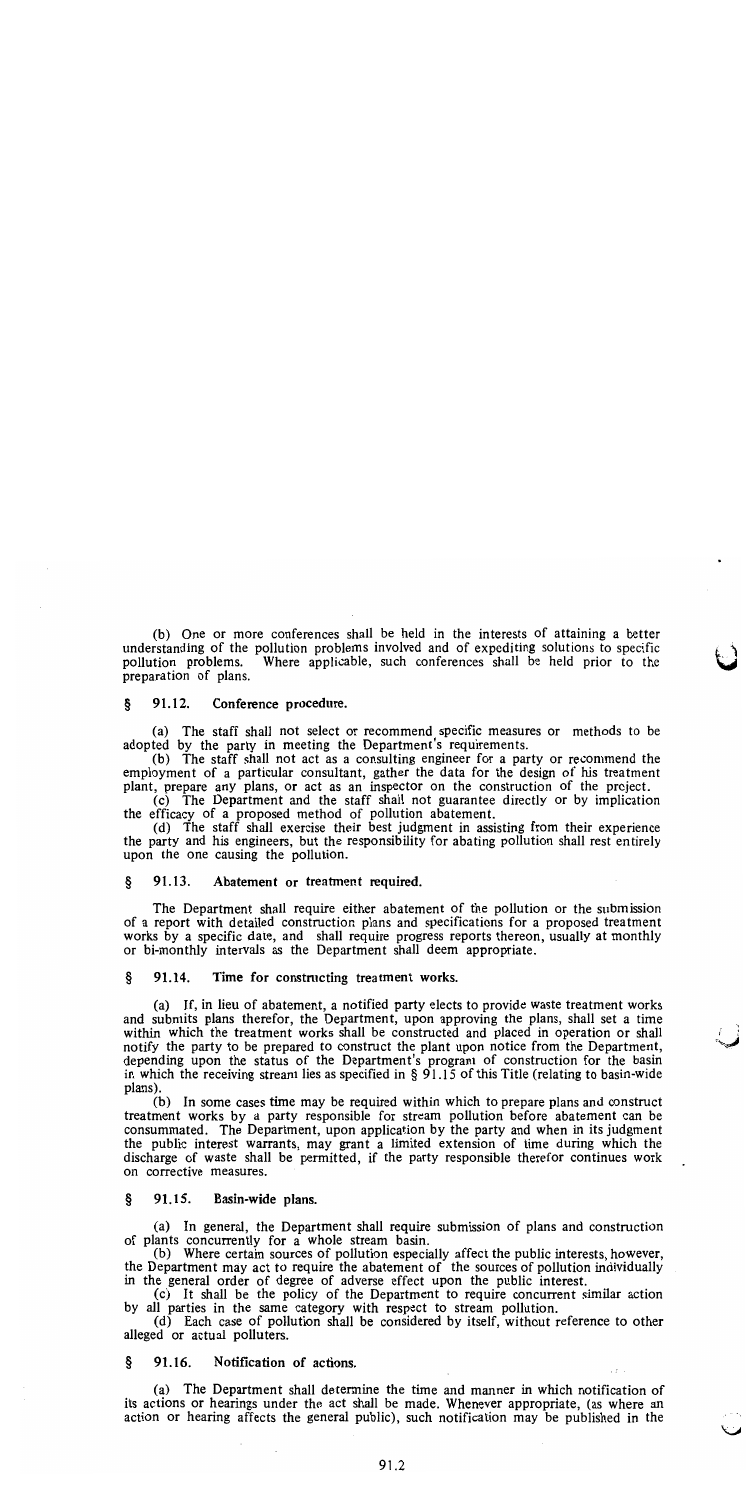*Pennsylvania Bulletin* and publication therein shall constitute notice to all interested persons except the permittee or respondent directly affected by such action or hearing.

(b) Normally, a person interested but not directly affected by such action or hearing will not be entitled to a formal hearing or to participate in a formal hearing but will be given an opportunity to present his objections and views to the Department before its action becomes final.

### APPLICATIONS AND PERMITS

#### 91.21. §. Applications for permits.

(a) Applications for approval of projects by the Department shall be made upon the appropriate form, which shall be supplied upon request without charge.

(b) Applications shall be in triplicate, one copy of which shall be attested by a notary public, justice of the peace, alderman or district justice. The Department may require additional copies of applications to be filed.

(c) Applications and their accompanying papers shall be submitted to the Department through the regional engineer in whose region the project will be located.

#### §. 91.22. Fees.

Applications from all parties, except agencies of the Federal government or the Commonwealth, shall be accompanied by a check for \$25.00 payable to "Commonwealth" of Pennsylvania".

#### §. 91.23. Plans, reports and specifications.

(a) An engineer's report as well as plans and specifications shall accompany the applications, showing clearly what is proposed and permitting the bases of design to be thoroughly understood and checked.

(b) Plans, reports and specifications shall be prepared by a licensed professional engineer authorized to practice in this Commonwealth.

(c) The front cover or flyleaf of each set of drawings and each copy of the report and specifications shall bear the imprint of the engineer's seal.

(d) All drawings submitted shall bear imprint or legible facsimile of the engineer's seal.

(e) Reports, drawings and specifications for strip mines or for minor work not involving safety to life or health may be submitted, as provided by law, by a registered surveyor and shall bear the imprint or facsimile of his seal.

§. 91.24. Basis of design.

Plans shall provide ample capacities for present needs and for a reasonable time in the future. Conservative and accepted factors of design shall be used.

§ 91.25. Experimental projects.

Where the suitability of a proposed device or method of treatment has not been demonstrated by actual field use, conditional approval only shall be given to it until such time as the effectiveness of the device or treatment has been demonstrated to the satisfaction of the Department by ample field experience.

#### 91.26. Withholding permit for noncompliance. ş

(a) When considering applications coming before it, the Department shall take notice of the failure of the applicant to comply with any of its prior requirements or orders respecting sewerage or industrial waste disposal and shall consider the application favorably only if, in its opinion, there are sufficient extenuating reasons for the failure or if the public interest as affected by the proposed project warrants favorable action, in which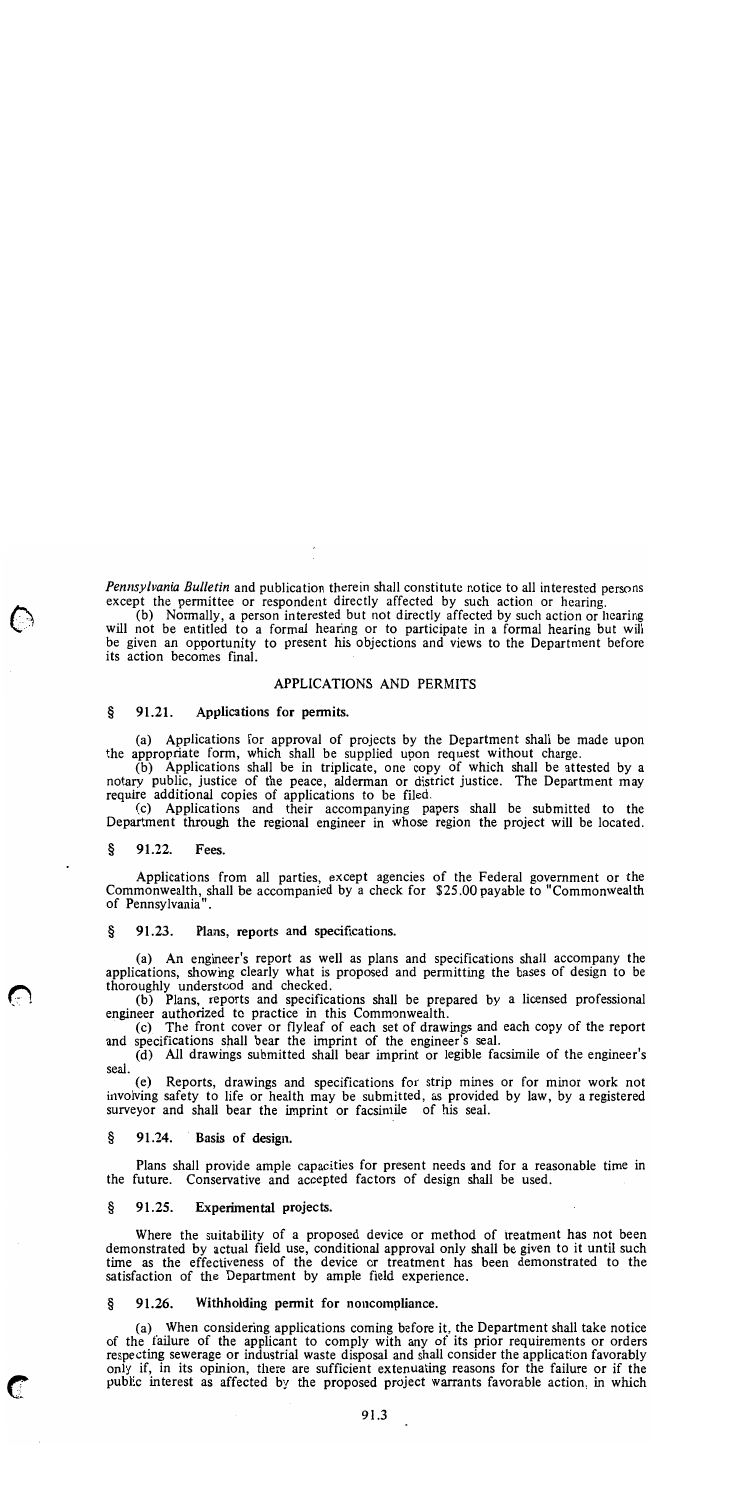case the Department shall include suitable conditions respecting compliance with its unfulfilled requirements in any permit which it may authorize.

(b) The Department shall not consider an application or issue a permit to an applicant who has conducted or is conducting a mining operation which is in violation of the Act, rules and regulations of the Department, or permit conditions unless and until the violation is abated or corrected to the satisfaction of the Department.

### STANDARDS FOR APPROVAL

#### § 91.31. Comprehensive water quality management.

(a) The Department shall not approve a project requiring such approval under the act or the provisions of this Article unless the project is included in and conforms with a comprehensive program of water quality management and pollution control, PROVIDED, HOWEVER, that the Department may approve a project which is not included in a comprehensive program of water quality management and pollution control if the Department finds that such a project is necessary and appropriate to abate existing pollution or health hazards and that said project will not preclude the development and/or implementation of the comprehensive program.

(b) The basis for determining whether a project is included in and conforms to a comprehensive program of water quality management and pollution control shall be:

(1) Appropriate Comprehensive Water Quality Management Plans approved by the Department; and

(2) Official Plans for Sewage Systems which are required by Chapter 71 of this Title.

(c) In cases where a comprehensive program of water quality management and pollution control is inadequate or non-existent and a project is necessary to abate existing pollution or health hazards, the best mix of:

> $(i)$ Expeditious action to abate pollution and health hazards;

 $(ii)$ Consistency with long-range development; and

 $(iii)$ Economy.

should be considered in the evaluation of alternatives and in justifying proposals. In making determinations under this subsection the Department shall consider available relevant information including, but not limited to, applicable studies and plans prepared by:

- 
- (1) The applicant;<br>(2) The Department;

(3) Federal agencies;

- (4) Approved planning agencies; and
- (5) Political subdivisions.

### Source

The provisions of § 91.31 and the immediately preceding center heading amended October 21, 1971, effective December 1, 1971, 1 Pa. B. 2035.

#### Ş 91.32. Private projects.

(a) The Department shall look with disfavor upon applications for sewerage permits for private sewerage projects to be located within the built-up parts of cities, boroughs, and first and second class townships.

(b) In general, issuance of such sewerage permits shall be limited to proper private sewerage projects located in the rural parts of first and second class townships, and for which areas there appears to be no present necessity for public sewerage.

#### 91.33. Permit requirements. ş.

(a) A permit shall not be required for the discharge of sewage or industrial wastes into a sewer, sewer system or treatment plant which has been approved by a permit from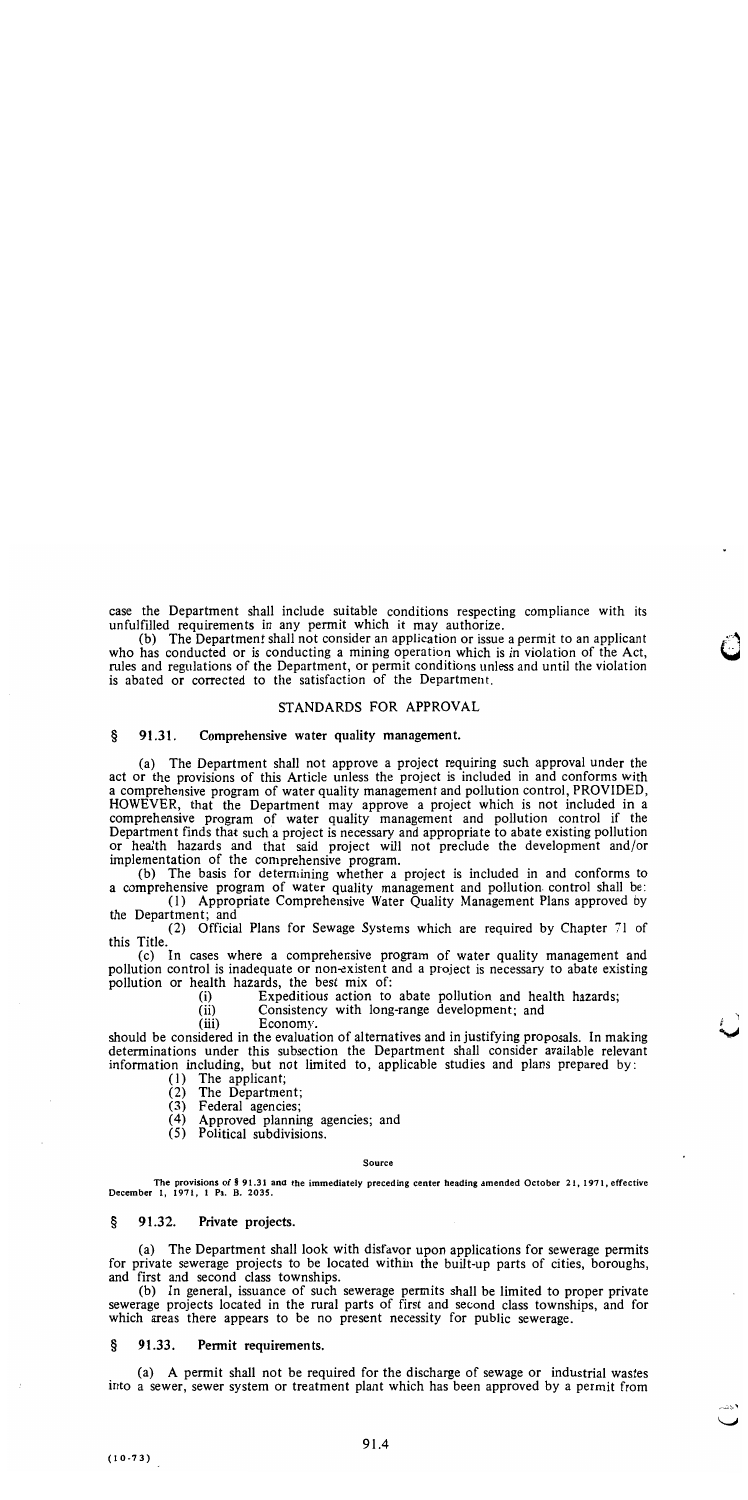the Department, provided that the sewer, sewer system or treatment plant is capable of conveying and treating the discharge and is operated and maintained in accordance with the permit and applicable orders, rules and regulations.

(b) No person or municipality shall authorize or permit the added discharge of sewage or industrial wastes into a sewer, sewer system or treatment plant owned or operated by such person or municipality without written authorization from the Department where such person or municipality has previously been notified by the Department that the sewer. sewer system or treatment plant is not capable of conveying or treating additional sewage or industrial wastes, or is not operated or maintained in accordance with the permit or applicable orders, rules and regulations.

### MISCELLANEOUS PROVISIONS

#### ş 91.41. Consultants.

(a) The selection of professional services upon a purely competitive bid basis is not in accordance with good practice and may not result in the best quality of service to<br>a municipality which selects its engineers on a strictly "low bid" basis. The Department, therefore, shall recommend that careful consideration be given to the professional attainments of the proposed consultants.

(b) The Commonwealth, through the granting of financial aid to municipalities for sewage treatment works, has a direct interest in the validity of contracts entered into with engineers by municipalities. The Department shall, therefore, require that contracts for engineering services for the preparation of such plans comply with the following:

(1) Be covered by the proper legal steps so as to insure that the services may be properly paid for after having been rendered.

(2) Explicitly provide for the services to be rendered.

(3) Grant to the municipality the right to receive the reports, plans and specifications and later to construct the treatment works from those plans.

### ş 91.42. Analyses of wastes.

 $\blacksquare$ 

Persons submitting operating reports to the Department shall use the methods and procedures for analyzing wastes described in the current edition of one of the following:

(a) Standard Methods for the Examination of Water and Wastewater (published by the American Public Health Association).

(b) Annual Book of ASTM Standards, Part 23 (published by the American Society for Testing and Materials).

(c) Methods for Chemical Analysis of Water and Wastes (published by the U.S. Environmental Protection Agency).

Persons wishing to use methods other than those described in Subsections (a), (b), and (c) of this Section shall obtain the approval of the Department before such other methods are used.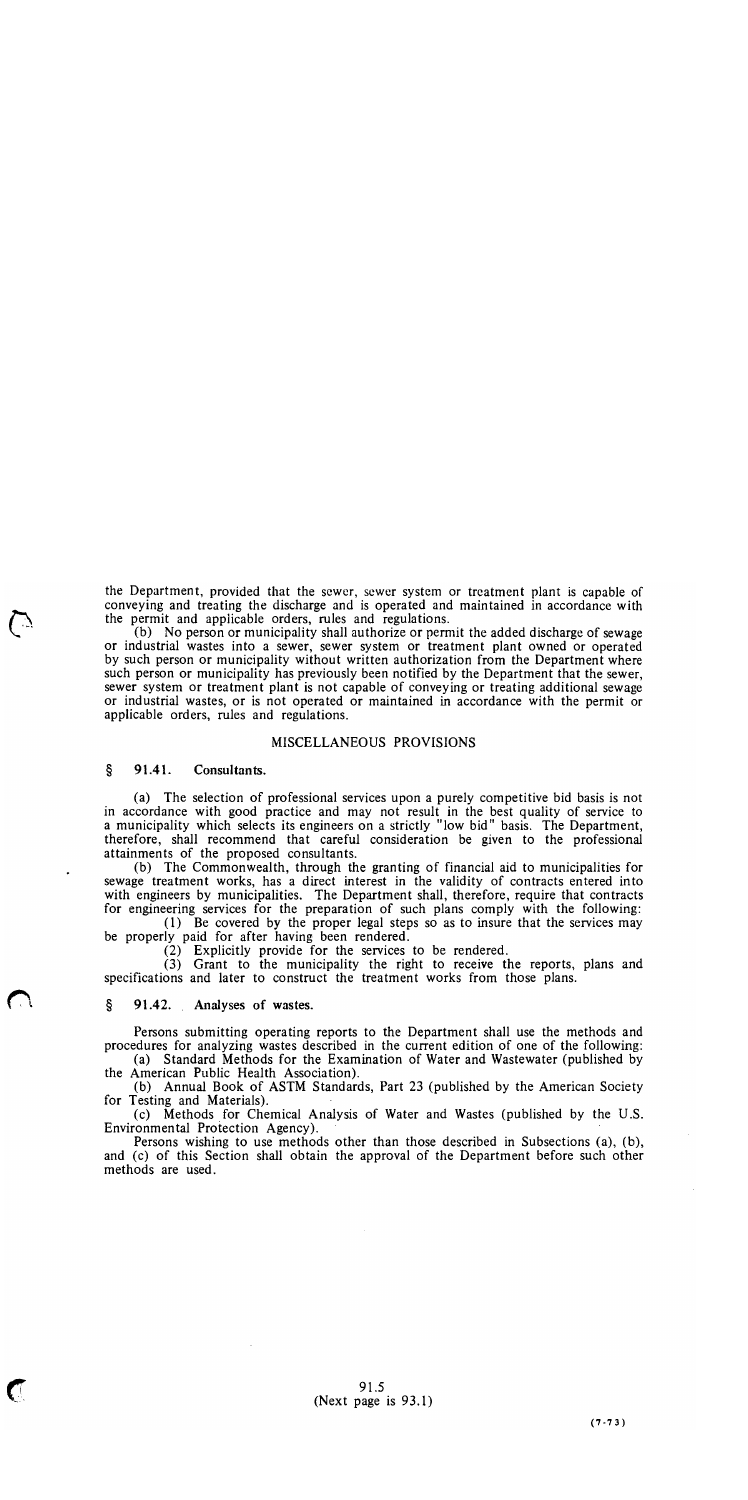### TITLE 25. RULES AND REGULATIONS PART I. DEPARTMENT OF ENVIRONMENTAL RESOURCES Subpart C. PROTECTION OF NATURAL RESOURCES ARTICLE II. WATER RESOURCES

### CHAPTER 95. WASTE WATER TREATMENT REQUIREMENTS

### Authority

The provisions of this Chapter 95 issued under act of June 22, 1937, P.L. 1987,  $\S$  5 (35 P.S. § 691.5.).

### Source

The provisions of this Chapter 95 adopted September 2, 1971.

#### ş 95.1. General requirements.

(a) Specific treatment requirements shall be determined for each waste discharge so that the goals of the act, subsection (b) of this section, and the water quality criteria specified in Chapter 93 of this Title (relating to water quality criteria) shall be achieved.

(b) Waters having a better quality than the applicable water quality criteria as of the effective date of the establishment of such criteria shall be maintained at such high quality unless it is affirmatively demonstrated that a change is justified as a result of necessary economic or social development and will not preclude uses presently possible in such waters.

(c) Any industrial, public or private project or development which would constitute a new source of pollution or an increased source of pollution to high quality waters shall be required to provide the highest and best practicable means of waste treatment to maintain high water quality.

(d) In implementing the provisions of subsection (b) and (c) of this section, the Department shall keep the Administrator of the Environmental Protection Agency advised and shall provide him with such information as he will need to discharge his responsibilities under the Federal Water Pollution Control Act (33 U.S.C. 1151 et seq.).

#### ş 95.2. Treatment for bio-degradable wastes.

(a) All bio-degradable wastes shall be given a minimum of secondary treatment or its equivalent for industrial wastes except as otherwise specified in this Chapter.

(b) Secondary treatment is that treatment which shall accomplish the following:

(1) Reduce the organic waste load as measured by the biochemical oxygen demand test by at least 85% during the period May 1 to October 31 and by at least 75% during the remainder of the year based on a five consecutive day average of values.

(2) Remove practically all of the suspended solids.

(3) Provide effective disinfection to control disease producing organisms.

(4) Provide satisfactory disposal of sludge.

(5) Reduce the quantities of oils, greases, acids, alkalis, toxic, taste and odor producing substances, color and other substances inimical to the public interest to levels which shall not pollute the receiving stream.

#### §. 95.3. Treatment for non-bio-degradable wastes.

An equivalent of the treatment prescribed in  $\S$  95.2 of this Title (relating to treatment for bio-degradable wastes) shall be required for non-bio-degradable wastes. Where specific requirements for certain wastes are not made available, requirements shall be determined on an individual basis.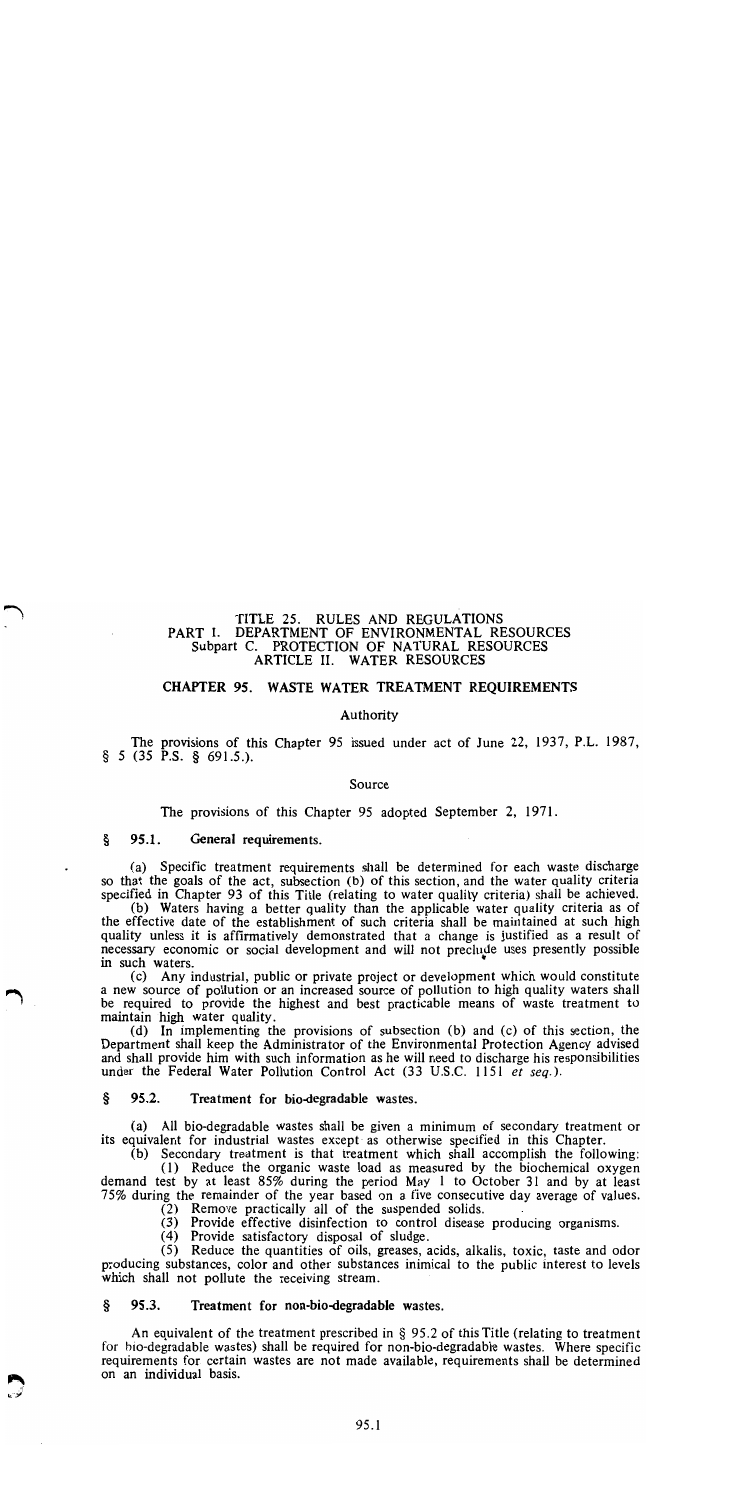#### $95.4.$ § I Discharge to acid stream.

(a) Where wastes are discharged to a stream polluted by coal mine drainage from abandoned mines to the extent that all the alkalinity of the stream has been exhausted and the pH of the stream is 4.0 or less at practically all times at the point of discharge and throughout the stream, a minimum of primary treatment or its equivalent for industrial wastes shall be provided to bio-degradable wastes.

(b) A minimum of secondary treatment shall be required on such streams where:

(1) the quality of the water in the receiving stream is expected to improve significantly due to a scheduled program for abatement of pollution from abandoned mines;  $\Omega$ 

(2) the primary treated effluent would cause pollution in downstream waters.

(c) Primary treatment is that treatment which shall accomplish the following:

(1) Remove practically all the settleable solids.

(2) Remove at least 35% of the organic pollution load as measured by the biochemical oxygen demand test.

(3) Provide effective disinfection to control disease producing organisms.

(4) Provide satisfactory disposal of sludge.

(5) Reduce the quantities of oils, greases, acids, alkalis, toxic-, taste-, and odor-producing substances, color and other substances inimical to the public interest to levels that will not pollute the receiving stream.

#### ş 95.5. Effective disinfection.

Effective disinfection to control disease producing organisms shall be the production of an effluent which will contain a concentration not greater than 200/100 ml of fecal coliform organisms as a geometric average value nor greater than  $1,000/100$  ml of these organisms in more than 10% of the samples tested.

#### §. 95.6. Change in treatment requirements.

(a) Whenever there is a change in the provisions of Chapter 93 (relating to water quality criteria) or this Chapter or whenever the department adopts a plan or makes a determination that would change existing or impose additional water quality criteria or treatment requirements, it shall be the duty of the permittee of facilities affected thereby, upon notice from the department, to promptly take such steps as shall be necessary to plan, obtain a permit or other approval, and construct such facilities as may be required to comply with the new water quality criteria or treatment requirements.

(b) Within ninety (90) days of the receipt of such notice, or within such lesser period as the department may specify, the permittee shall submit to the department either a report establishing that its existing facilities are capable of meeting the new water quality criteria or treatment requirements or a schedule setting forth the nature and date of completion of steps that shall be necessary to plan, obtain a permit or other approval, and construct facilities to comply with the new water quality or treatment requirements. The permittee shall comply with the schedule as approved by the department.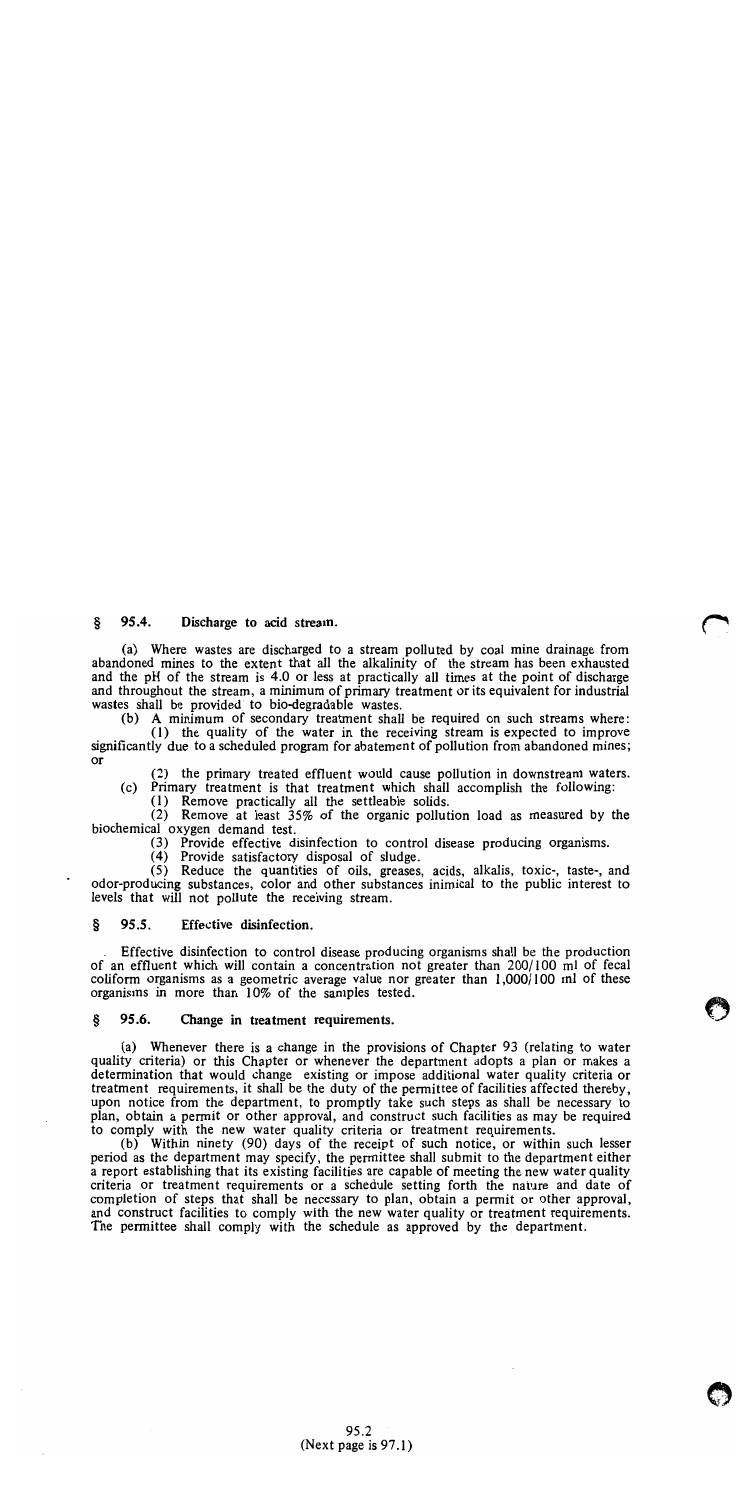### TITLE 25. RULES AND REGULATIONS PART I. DEPARTMENT OF ENVIRONMENTAL RESOURCES Subpart C. PROTECTION OF NATURAL RESOURCES ARTICLE II. WATER RESOURCES

## **CHAPTER 99. MINE DRAINAGE**

### Authority

The provisions of this Chapter 99 issued under act of June 22, 1937, P.L. 1987  $§$  5 (35 P.S. § 691.5).

### Source

The provisions of this Chapter 99 adopted September 2, 1971.

### **GENERAL PROVISIONS**

### 99.1. Definitions.

The following words and terms, when used in this Chapter, shall have the following meanings, unless the context clearly indicates otherwise:

(1) Operator - A person engaged in mining as a principal as distinguished from an agent or individual contractor, and who is or becomes the owner of coal as a result of such mining.

(2) Permit  $\cdot$  A mine drainage permit issued by the Department.

### APPLICATION FOR PERMITS

#### 99.11. Required forms. §.

Applications for mine drainage permits shall be submitted on forms provided by the Department and shall include such information that would enable the Department to determine whether or not the proposed mining operation would be conducted in a manner which would prevent pollution to waters of this Commonwealth.

99.12. Contents. ş

The application shall include complete plans of drainage, maps and other data required by the Department and the following information:

(1) Identity of the operator. All names under which the applicant has previously operated coal mines in this Commonwealth. In the case of a partnership, all partners shall be listed. In the case of a corporation, the application shall list the officers.

(2) Test borings. For a proposed strip mine, sufficient test borings of the overburden shall be given to ascertain its nature and acid forming potential, unless the applicant can provide such information in some other reliable manner.

(3) Mine closing procedures. Proposed plans or methods for mine closure or restoration shall be included which shall show how a pollutional discharge from the mine will be prevented after the operation is completed.

99.13. Incomplete applications. ş

(a) Any application deemed to be incomplete by the Department shall be returned to the applicant with an appropriate request for additional information.

(b) If the applicant resubmits the application and indicates a desire that the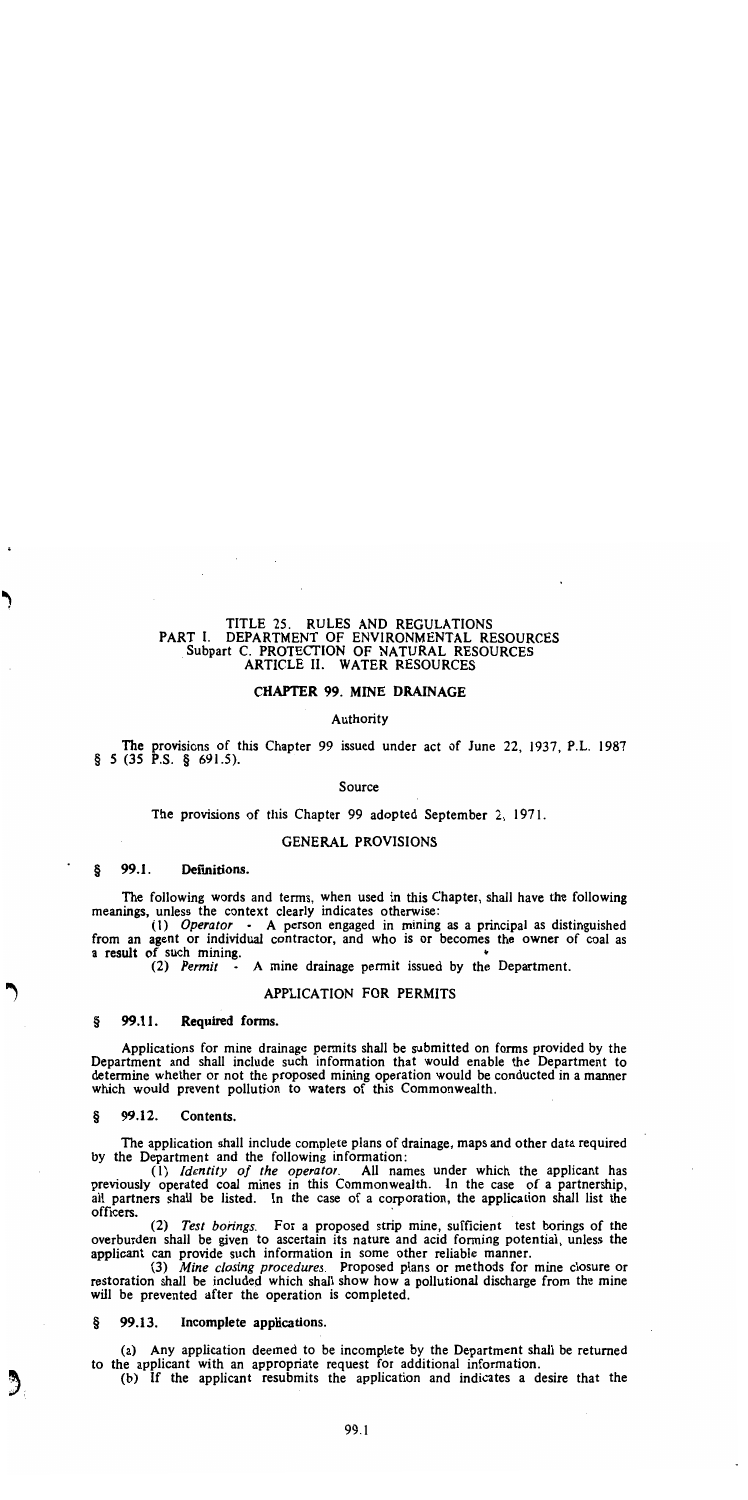application be considered without additional information, the Department shall complete the processing of the application and shall take appropriate action thereon.

#### $\boldsymbol{\delta}$ 99.14. Effect on water supply.

(a) Prior to the Department's action on an application for a permit for a new mine. or for one re-opened since May 8, 1945, the Department shall determine any public water supply purvey or whose source of water is adversely affected by the operation of the mine.

(b) If action is taken to authorize the issuance of the permit, the water supply purveyors shall be notified and shall have 15 days from the receipt of service of such notice to request a hearing.

(c) In the absence of a hearing, the permit may be issued only if the purveyors agree in writing to its issuance or fail to request a hearing within the 15-day period.

#### 99.15.  $\delta$ Action on applications.

(a) Permits shall be issued only to an operator.

(b) Whenever special conditions are imposed on a mine drainage permit, the permit shall be effective only upon receipt by the Department of notice that the permittee has read the conditions placed in the permit and agrees to abide by them.

#### $\boldsymbol{\xi}$ 99.16. Deep mining applications.

Applications for deep mining operations shall be separate and apart from applications for strip or highwall mechanical mining operations, and no application shall be reviewed nor permit granted where deep and strip or highwall mechanical mining operations are included in the same application.

#### 99.17.  $\delta$ Certificates of approval.

(a) Certificates of approval, subject to the appropriate conditions, may be issued for proper plans of drainage and disposal of industrial wastes in the case of mines which were in operation prior to May 8, 1945, and which have been in continuous operation since that date.

(b) A hearing may be ordered for each case, and the applicant may be required to substantiate the facts with proper legal documentation.

### MINE DRAINAGE PERMITS

#### $\S$ 99.21. Voiding of permits.

Permits shall become null and void two years after date of issuance unless within that time the mine has been placed in production. A one-year extension of the starting time may be granted if the permittee can demonstrate sufficient reason.

#### -S 99.22. Transfer of permits.

(a) Permits may be reissued in a new name provided that no change of ownership is involved.

(b) Where a person desires to assume the operation of an active mine and does not wish to submit an entirely new application, the Department shall accept an application which incorporates the original plan of drainage. In such a case the applicant shall expressly agree to abide by all permit conditions, assume the responsibility for any violations which may occur on the area previously affected and shall furnish the Department with complete information as to the identity of the applicant, a property map in triplicate showing the extent to which the mining has been completed under the existing permit and such additional information as will enable the Department to determine that the applicant shall be able to operate the mine in such a manner as to prevent pollution to waters of this Commonwealth.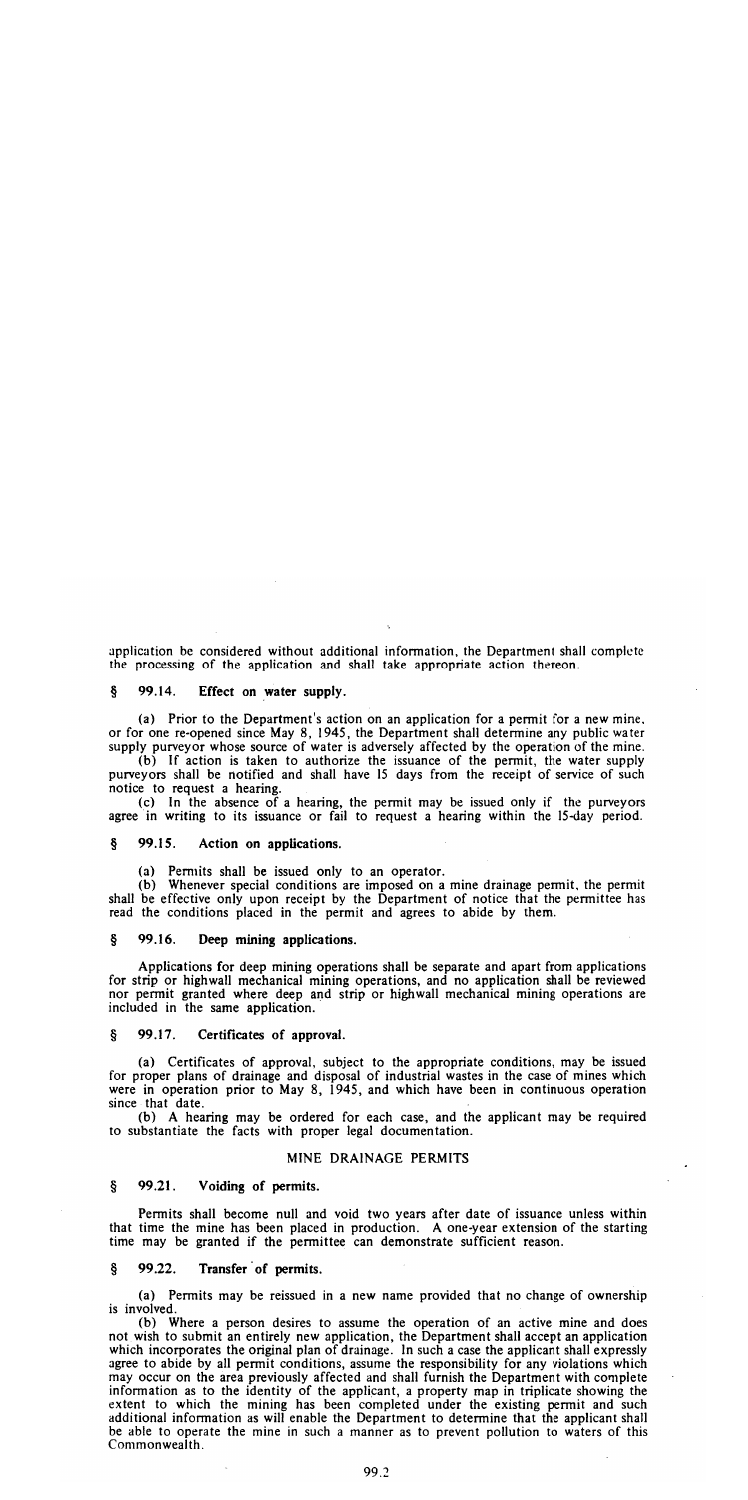#### 99.23 ş Name changes.

€

3

The name of a permittee or certificate holder may be changed upon application to the Department if the following conditions are met:

(1) The mine is in operation or operation has been suspended because of an act of God, a miner's holiday, a strike or lack of orders with workable equipment left on the site or in the mine.

(2) No operation of either party is in violation of the act, rule, regulation, order of the Department or any permit condition.

(3) The permit is not an experimental permit.

#### 99.24. Ş. Operations in violation of permit.

(a) If, upon investigation, the Department finds a coal mine operating in violation of one or more of the provisions of the mine drainage permit, the Department may issue a notice informing the permittee of the nature and the extent of his permit violations and advising him that unless the violations are removed by a specified date, the case shall be referred for suspension or revocation of the drainage permit and whatever other action as the Department may see fit to take.

(b) If, upon reinspection of the mining operation by the Department at an appropriate date, one of the following situations is disclosed the indicated action shall be taken:

(1) If, prior to the suspension or revocation of the permit, the reported violations have been satisfactorily corrected, the Department shall notify the operator and inform him that no further action shall be taken.

(2) If, after suspension or revocation of the permit, it is found within a reasonable time that the reported violations have been satisfactorily corrected, the Department may reinstate the permit.<br>(3) If, after suspension or revocation of the permit, the permittee fails within

a reasonable time to correct the permit violations, the Department may refer the case for appropriate legal action.

#### 99.25. Ş Placard posting.

Mines operating under permit from the Department shall display an appropriate placard in a prominent place on each operation during the life of the operation. Failure to post a placard shall result in revocation of authority to operate.

#### 99.26. ş Mining without a permit.

Cease and desist orders may be issued by the Department in cases where an operator begins operation or is found to be operating a mine without receiving a permit from the Department.

### MINE OPERATIONS

#### Ş 99.31. Notification of production.

The permittee shall notify the Department of the date on which the mine is placed in production. Such notice shall be given by certified mail within 15 days after such date.

#### 99.32. §. Operation reports.

(a) Monthly operation reports shall be submitted to the Department on forms supplied by the Department in all cases in which treatment is applied to the discharge and for those operations where the combined flow from the mine exceeds an average daily discharge rate of 50 gallons per minute.

(b) The permittee shall furnish the following information: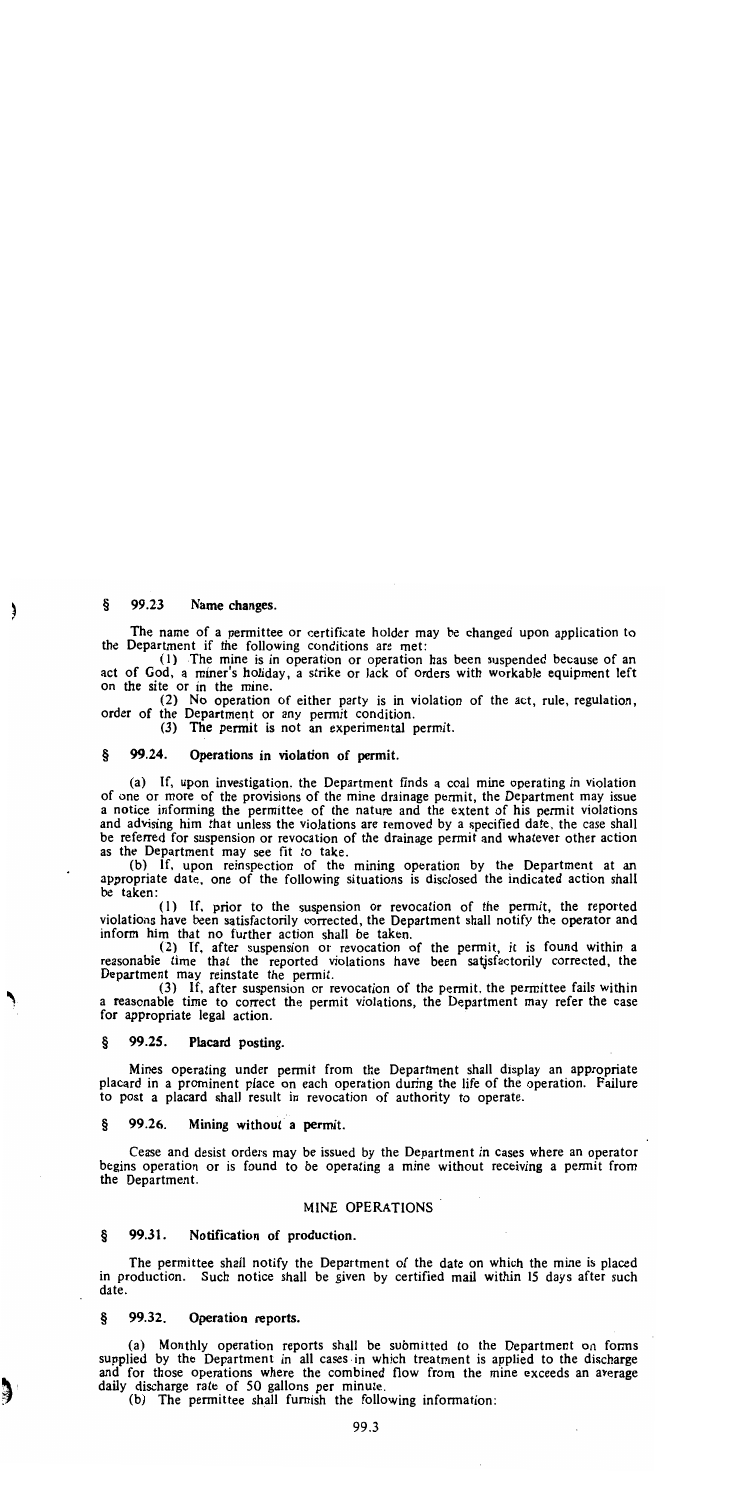(1) Rate of discharge, for each day during the preceeding month.

(2) Analysis of final effluent as indicated in § 99.33 of this Title (relating to discharge limitations), one day within each week during the preceeding month.

#### Ş. 99.33. Discharge limitations.

 $(a)$  *Acid.* There shall be no discharge of mine drainage which is acid.

(b) Iron. There shall be no discharge of mine drainage containing a concentration of iron in excess of seven milligrams per liter.

(c)  $pH$ . The pH of discharges of mine drainage shall be maintained between 6.0 and  $9.0$ .

(d) Exceptions. The Department may grant an exception to any of the limitations in subsection (a)-(c) of this section only when the operator has affirmatively demonstrated that operation under the proposed exception would not cause pollution to waters of this Commonwealth.

(e) Specific limitations. The Department may require more stringent requirements than those listed in subsection (a)-(c) of this section including specific limitations as to other constituents of mine drainage, such as aluminum, sulphates, manganese and the like.

#### 99.34. Ş Discharges to unclean streams.

In those cases in which the proposed discharge would be to an already polluted or unclean steam, or to an insignificant clean stream not devoted to public use and which in turn flows into a polluted stream, the Department may grant a permit subject to appropriate conditions and limitations, such as those specified in  $\S$  99.33 of this Title (relating to discharge limitations).

#### Ş 99.35. Discharges to clean streams.

(a) In those cases in which the proposed drainage would be into a clean stream and there is no evidence that the drainage will be acid, the Department may, unless there is presumptive evidence of potential pollution of the waters of this Commonwealth, grant a permit subject to the appropriate conditions, including those limitations specified in § 99.33 of this Title (relating to discharge limitations).

(b) In those cases in which the proposed discharge would be to a polluted or unclean stream which in turn flows into a clean stream, the Department, under the provisions in subsection (a) of this section, may issue a permit for mine drainage.

#### 99.36. Ş. Acid-forming refuse from strip mines.

(a) *General*. In order to protect the waters of this Commonwealth from pollution, all acid-forming refuse materials, including all rider, rooster, blossom, boney or other inferior coal, or sulphur-bearing substances disturbed during each cut of the operation, shall be disposed of in accordance with the provisions of subsections  $(b)$  and  $(c)$  of this section.

(b) Anthracite strip mines. Acid-forming materials shall be separated from the rest of the spoil and spread along the bottom of the pit close to the base of the spoil pile along the low-wall side of the cut. Promptly after being so placed, the acid-forming materials shall be covered with a sufficient amount of clean overburden. The top surface of the cover shall be graded so that water will run off rather than soak into the backfill to reach the acid-forming refuse.

(c) *Bituminous strip mines*. The method of disposal of the acid-forming materials in bituminous strip mines shall depend upon whether after completion of backfill the affected area will be impregnated with water at an elevation above the highest elevation of the refuse disposal area. The following methods shall be followed:

(1) *Impregnation with water*. Acid-forming materials shall be separated from the rest of the spoil and spread along the bottom of the pit close to the base of the spoil pile along the low-wall side of the cut. All exposed refuse shall be covered with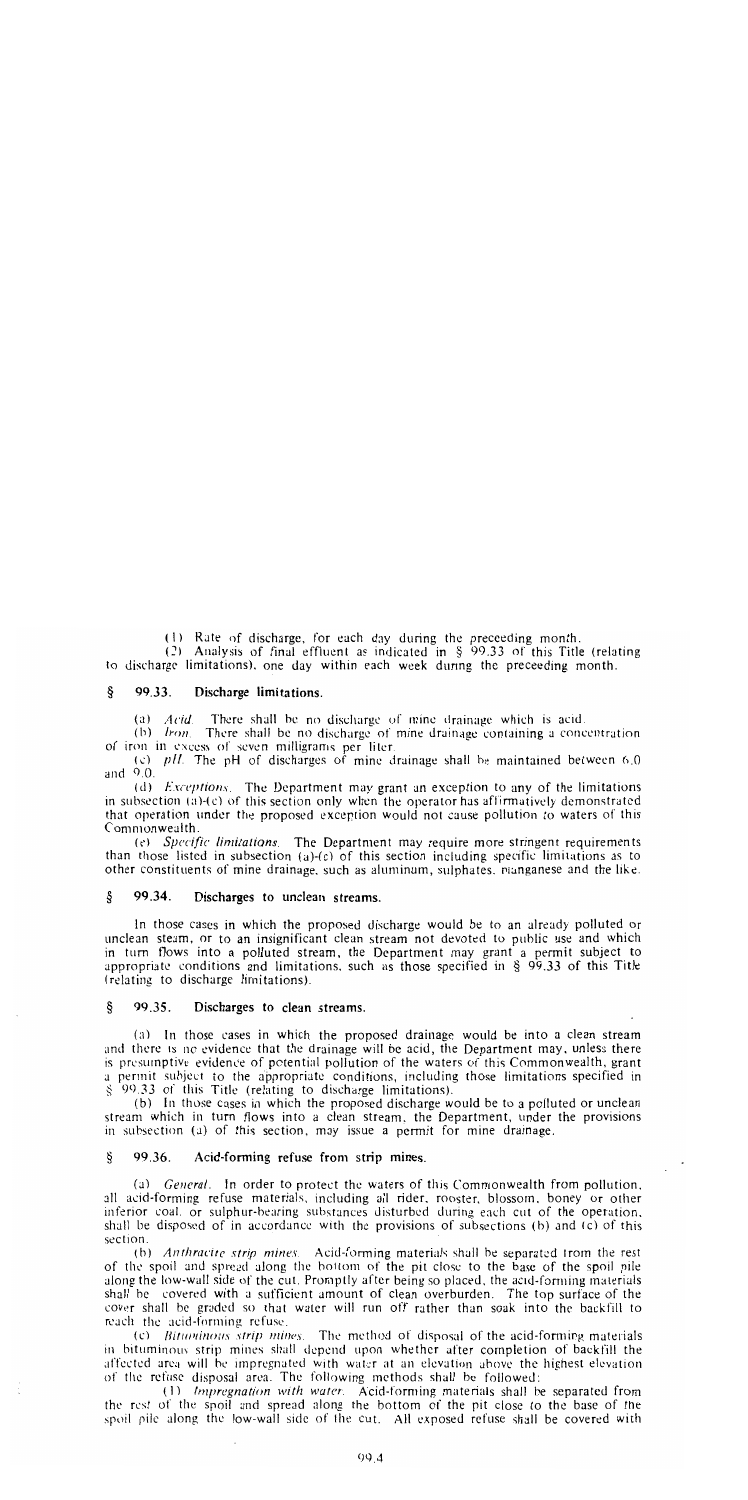clean fill daily if necessary to prevent pollution, but at least at intervals not to exceed one week. The top surface of the cover shall be graded so that water will run off rather than soak into the backfill to reach the acid-forming refuse. Alternate layers of refuse and clean fill shall be spread over the area so that the maximum thickness of each layer of refuse shall be no greater than 30 inches and the minimum thickness of each layer of clean fill shall be no less than 24 inches. The top layer of refuse shall have a cover of clean fill with a minimum thickness of five feet. The cover shall be graded so that surface water will drain away from the disposal area until such time as the area has been completely restored.

(2) Nonimpregnation with water. The acid-forming materials shall be buried in the open strip pit at a point of comparatively high elevation in the following manner:

The floor of the open cut shall be backfilled with clean fill to  $(i)$ a minimum depth of three feet above the elevation at the top of the coal seam.

Alternate layers of refuse and clean fill shall be spread over the  $(ii)$ area so that the maximum thickness of each layer of refuse shall be no greater than 30 inches and the minimum thickness of each layer of clean fill shall be no less than 24 inches.

 $(iii)$ The top layer of refuse shall have a cover of clean fill with a minimum thickness of five feet.

 $(iv)$ The final surface covering shall be graded so that surface water will drain away from the disposal area.

All exposed refuse shall be covered with clean fill daily if  $(v)$ necessary to prevent pollution, but at least at intervals not to exceed one week.

#### 99.37. Diversion of surface water in strip mining operations. Š.

(a) Surface water which might otherwise drain into the stripping pit shall be effectively intercepted on the uphill side of the high-wall by suitable and adequate diversion ditches and conveyed by adequate channels or other suitable means for discharge to natural water courses outside the entire stripping operation.

(b) No drainage course shall be intercepted by the stripping operation, unless provision is first made for the conveyance of the natural drainage in an adequate enclosed water-tight conduit across the entire stripping operation for discharge to natural water courses.

(c) This shall minimize the entrance of surface water into stripping pits and to that extent prevent the discharge of acid drainage from the operation.

99.38. §. Experimental strip mines.

(a) The Department may from time to time issue mine drainage permits for strip. mines on an experimental basis. Permits shall contain special conditions as approved by the Department.

(b) The Department shall reserve judgment in the issuance of experimental permits to other operations or in modifying their conditions until a sufficient period of time has elapsed to demonstrate their usefulness in permitting the strip mining of coal in situations where special precautions are necessary to prevent pollution of waters of this Commonwealth.

#### 99.39. Abandoned operations. §.

(a) If the Department learns that a coal mine operation has already been abandoned before action on its permit application has been taken, the Department shall direct a letter to the mine operator inquiring whether or not the operation has in fact been abandoned.

(b) If the operator confirms that the operation has been abandoned or, if ten days after the transmittal of such notice no reply has been received from the operator, and the Department's records indicate that there is no discharge of acid mine drainage to a clean stream, the application shall be returned to the applicant without action.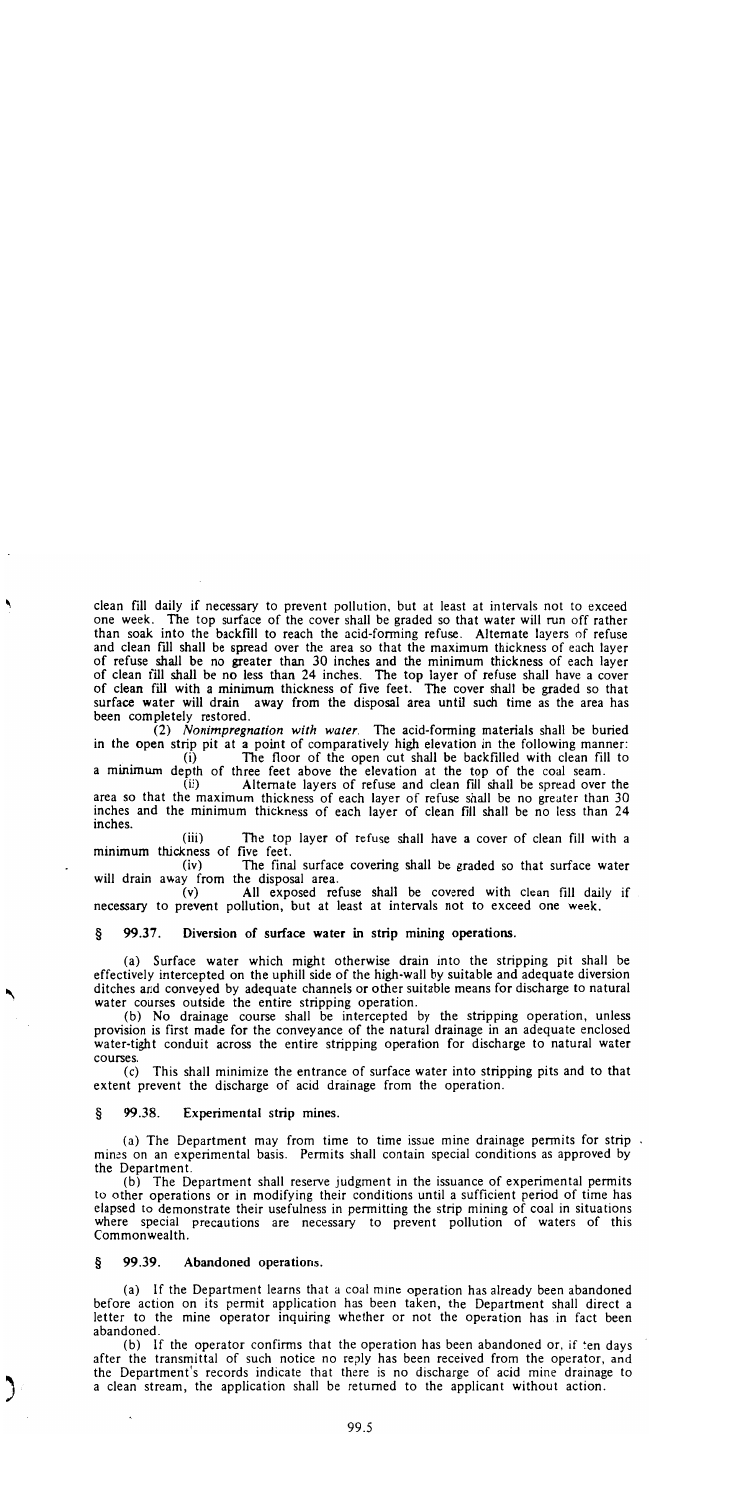#### §. 99.40. Permit extensions.

(a) No mine drainage permit issued prior to January 1, 1966, shall be valid after<br>December 31, 1966, unless specifically extended by action of the Department.<br>(b) Except where administrative reasons require the Department

of time, no permit shall be extended unless the permittee has requested, prior to July 1, 1966, an extension on forms supplied by the Department and has demonstrated to the Department that substantial progress is being made toward the correction of any pollution condition.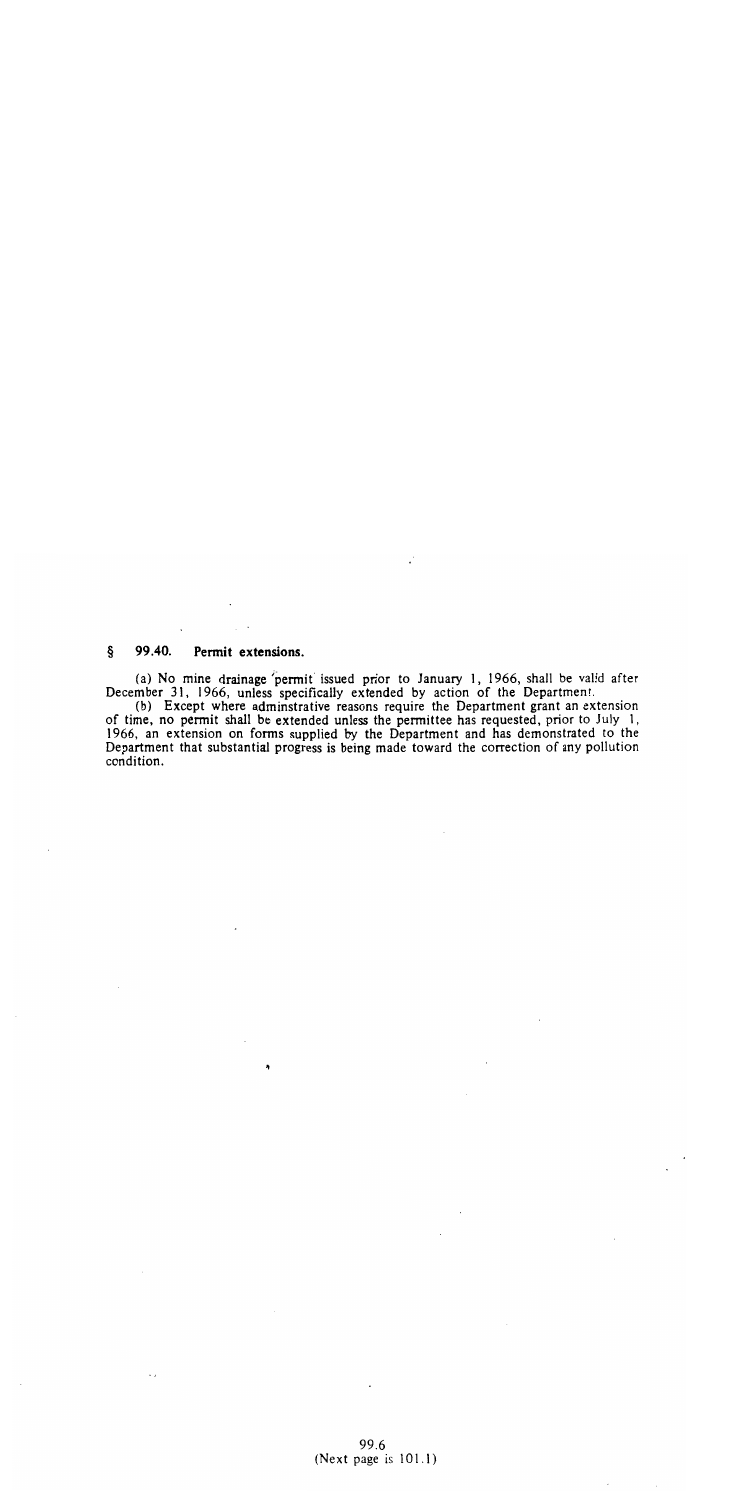$\tau \circ$  :

FROM:

COM JONWEALTH OF PENNSYLVANIA January 24, 1973 In reply refer to WCE  $SL$  107-1-1

Effluent Criteria for Ernest Mine SJECT: Complex Treatment Plant

D. W. Perrego, Director Bureau of Consulting Services Engineering & Construction Department of Environmental Resources

D. E. Fowler, Director بخ بر بي<br>م

Bureau of Planning & Developmental Research Engineering & Construction Department of Environmental Resources

Enclosed is the effluent criteria for the proposed Ernest Mine Complex treatment plant. In a telephone conversation I had on January 23rd with Dick Boardman, Bureau of Water Quality Management, he said we should keep the stated criteria with following comments:

- 1. We do not have to provide mechanical aerators to bring the effluent DO up to 5 mg/1. (He believes that normal discharge will do this.)
- 2. We should add lime @ discharge to get the required 20 mg/l alkalinity.
- 3. The suspended solids should be okay if the iron is brought down to less than  $3 \text{ mg}/1$ .
- 4. The change in iron criteria from 7 mg/l to 3 mg/l should not change the plant design.

If the consultant determines in his design phase that the plant, as previously designed, must be altered to meet these new standards, our office and Tom Koons of the Mine Drainage Division (787-8184) should be contacted to resolve these differences.

Encls.  $(2)$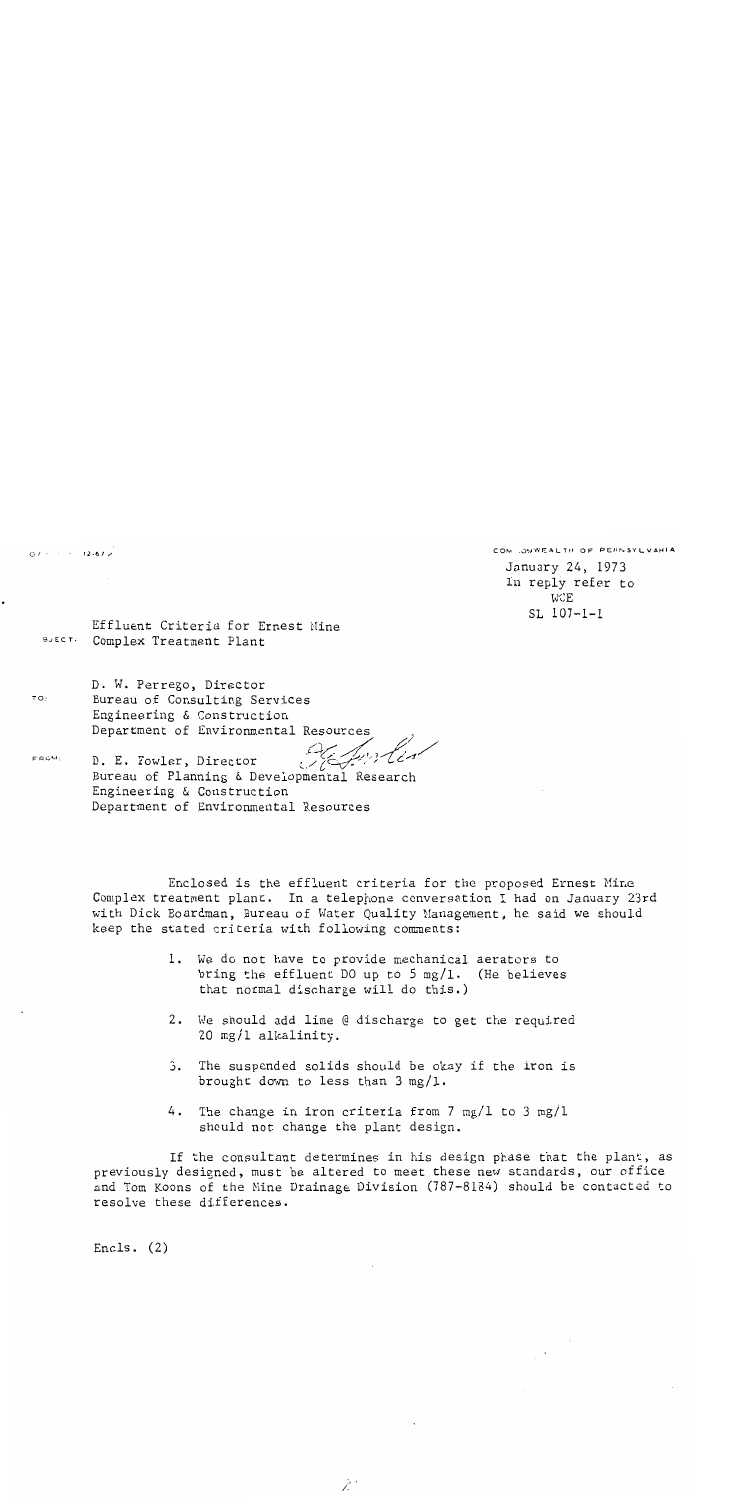January 22, 1973 **WCE**  $SL 107 - 01 - 1$ 

SUBJECT: Ernest Mine Complex Crooked Creek Watershed Indiana County

D. E. Fowler, Director TO: Bureau of Planning & Development Research Office of Engineering & Construction

Kenneth C. Shoates  $/s/$ FROM: Assistant Chief Division of Water Quality

Recommended effluent standards for Ernest Mine Complex, Indiana County

| Alkalinity             |  | - Not less than 20 mg/l          |  |
|------------------------|--|----------------------------------|--|
| Total Iron             |  | - Not to exceed 3 mg/l           |  |
| Total Suspended Solids |  | - Not to exceed 30 $mq/1$        |  |
| Dissolved Oxygen       |  | - Not less than $3 \text{ mg}/1$ |  |

This recommendation is based on the fact that during low summertime f the subject mine will make up at least one-half of the total streamfl

The alkalinity is needed to maintain the productivity of the water. iron-suspended solids control is needed to prevent excessive coating the stream bottom with iron. The dissolved oxygen is needed to preve a pollution block of low dissolved oxygen in the stream.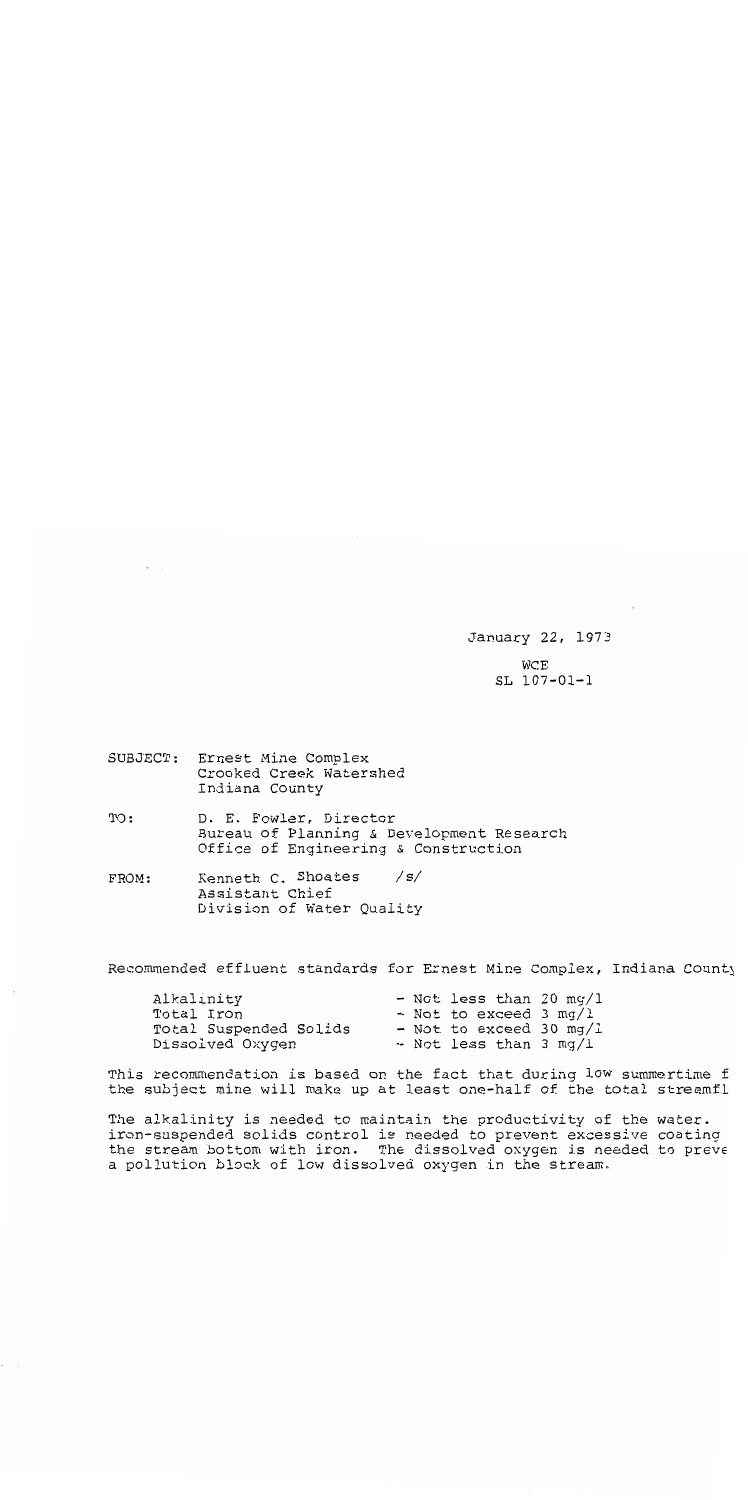Environmental Resources

May 14, 1976

Bond Issue Acid Mine Drainage Treatment Plants  $+$   $FCT$ .

Hon. C. H. McConnell Hon. Wesley E. Gilbertson & Deputy Secretary Deputy Secretary Environmental Protection & Regulation Office of Resources Management

William M. Eichbaum Deputy Secretary for Enforcement and General Counsel

 $\overline{\phantom{a}}$ 

Intradepartmental questions have arisen over the need for permits and/or Water Quality Management approvals for mine drainage treatment plants undertaken with bond issue money by the Department's Mine Area Restoration program.

To the extent that these questions require legal opinions, I set forth the following views.

Section  $16(a)(1)(II)$  of Act 443 states:

"The Department of Environmental Resources shall have the power and authority to construct and operate a plant or plants for the control and treatment of water pollution resulting from mine drainage. The extent of this control and treatment may be dependent upon the ultimate use of the water: Provided, That the above provisions of this paragraph shall not be deemed in any way to appeal or supersede any portion of the Act of June 22, 1937  $(P.L. 1987)$ , as amended known as the 'The Clean Streams Law,' and no control or treatment hereunder shall be in any way less than that required under the Act of June 22, 1937 (P.L. 1987), as amended, known as the 'The Clean Streams Law. \*\*\*." (emphasis added).

It is my view that this deals with water quality standards and not with permit requirements, and conclude, therefore, that permits are not required for the design, construction and operation, by the Department, of acid mine drainage treatment plants.

However, under Executive Order 1973-9 of July 13, 1973, I believe that the Secretary is directed to set up a mechanism for insuring compliance with water quality standards. This might take the form of a memorandum of understanding between the Bureau of Resources